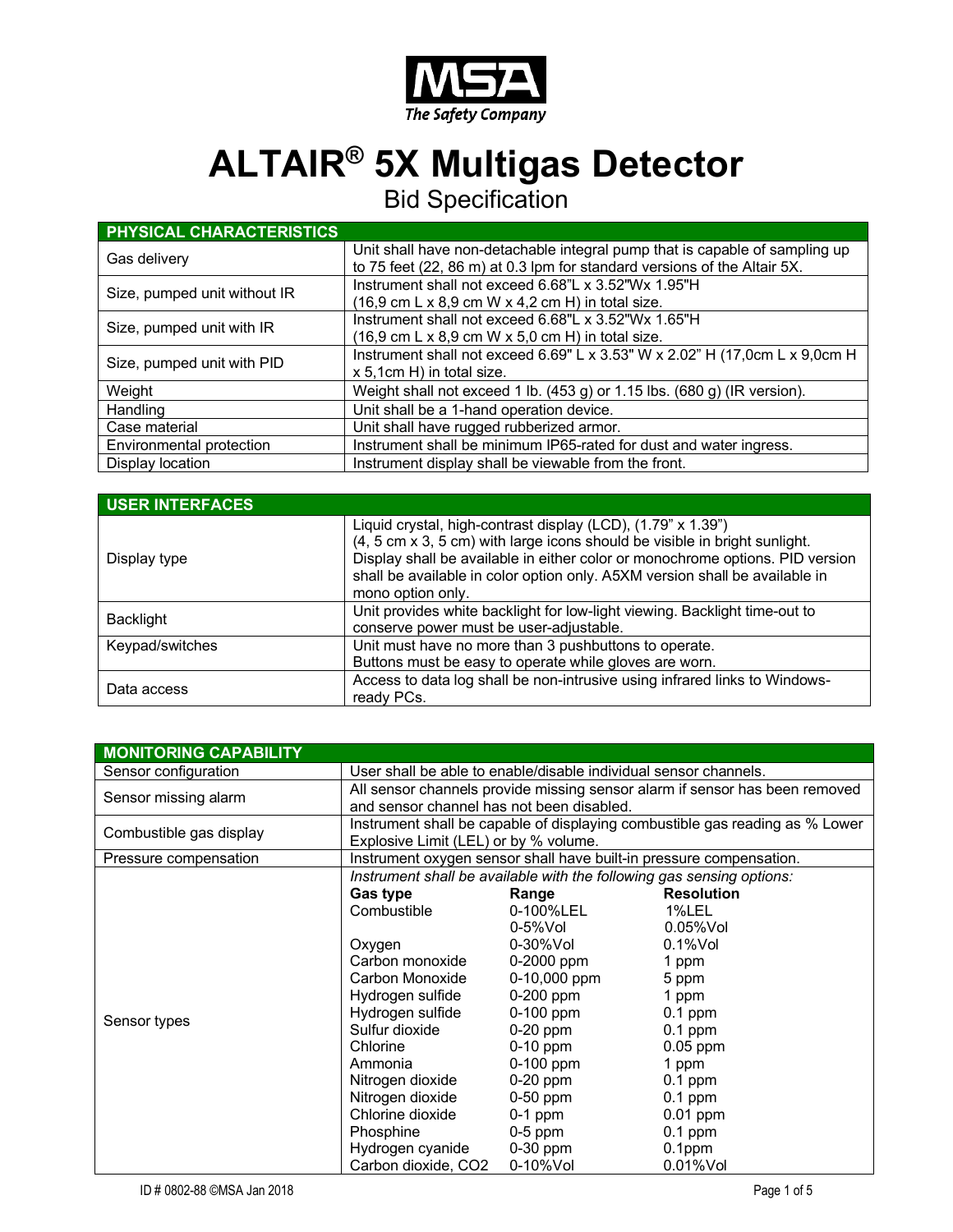| Butane, C4H10 | $0-25%$ Vol | $0.1\%$ Vol |
|---------------|-------------|-------------|
| Methane, CH4  | 0-100%Vol   | 1%Vol       |
| Propane, C3H8 | 0-100%Vol   | 1%Vol       |
| <b>VOC</b>    | 0-2000 ppm  | $0.1$ ppm   |
|               |             |             |

| <b>BASIC OPERATIONAL FEATURES</b> |                                                                                                                                                                             |
|-----------------------------------|-----------------------------------------------------------------------------------------------------------------------------------------------------------------------------|
| Instrument buttons                | Buttons on instrument must be easy to operate while user wears gloves.                                                                                                      |
| Inadvertent shutoff               | Instrument shall be designed to protect against accidental shutoff.                                                                                                         |
| Zero adjustments                  | Instrument shall provide Fresh Air Setup (FAS) function at user's discretion.                                                                                               |
| Zero adjustment<br>safety lockout | FAS function shall not allow unit to zero out hazardous readings.                                                                                                           |
| Confidence signals                | Instrument shall provide periodic audible and visual signals indicating instrument<br>operation. User shall have option of disabling audible and visual signals if desired. |
| Time/date                         | Instrument must be able to display time and date. User must be able to reset time and<br>date without tools.                                                                |
| Last calibration date             | Instrument must be able to display last successful calibration date.                                                                                                        |
| Instrument power-on               | Power-on instrument button must be clearly marked.                                                                                                                          |

| <b>ADVANCED DISPLAY &amp; SOFTWARE OPTIONS</b> |                                                                                                                                                                 |  |
|------------------------------------------------|-----------------------------------------------------------------------------------------------------------------------------------------------------------------|--|
| Industrial hygiene<br>displays                 | Instrument shall have capability of displaying PEAK, STEL and TWA at user's<br>discretion. User shall have ability to enable/disable STEL and<br>TWA functions. |  |
| Instrument settings                            | All settable instrument parameters (alarm set points, expected calibration gas values,<br>etc.) shall be protected by user-selectable password.                 |  |
| Reset of functions                             | User shall be provided with capability of resetting PEAK, STEL and TWA readings in<br>the field.                                                                |  |
| Measurement units                              | Unit shall be capable of displaying both types of gas sensors installed and<br>measurement units for each gas.                                                  |  |

| <b>INSTRUMENT ALARMS</b>                  |                                                                                                                                                                                              |
|-------------------------------------------|----------------------------------------------------------------------------------------------------------------------------------------------------------------------------------------------|
| MotionAlert™ feature                      | Instrument shall offer standard MotionAlert feature. When activated, instrument shall<br>eventually activate latch alarm when no instrument movement is detected for 30<br>seconds.          |
| InstantAlert™ feature                     | Instrument shall have InstantAlert feature to allow users manual activation of all alarms<br>if situation requires.                                                                          |
| Visual alarms                             | Visual alarms shall consist of bright, flashing LEDs on top and bottom of instrument<br>and positive indication on unit's display for alarm type identification.                             |
| Audible alarm                             | Audible alarm shall be rated at a typical >95 dB.                                                                                                                                            |
| Vibrating alarm                           | Unit shall be offered with standard vibrating alarm.                                                                                                                                         |
| Lockalarm <sup>™</sup> Circuit<br>feature | Catalytic combustible channel shall have non-resettable latching alarm when<br>combustible gas level exceeds 100% LEL, or 5.00%Vol CH4 when no 0-100%Vol CH4<br>IR sensor is installed.      |
| Auto recover feature                      | Catalytic combustible channel shall auto recover from Lockalarm Circuit situation if 0-<br>100 %Vol CH4 IR sensor is installed and reading returns to low methane levels.                    |
| Oxygen alarms                             | Oxygen channel shall have alarm set points for both oxygen deficiency and oxygen<br>enrichment.                                                                                              |
| Alarms set points                         | Alarm set points must be user-settable.                                                                                                                                                      |
| STEL and TWA alarm                        | Instrument shall provide audible, visual and vibrating alarms if STEL or TWA levels are<br>exceeded. Alarm set points for STEL and TWA shall be user-selectable.                             |
| Battery alarms                            | Monitor shall provide user with 10-minute warning of battery power loss in all<br>environmental conditions. Power consumption alarms shall activate audible, visual and<br>vibrating alarms. |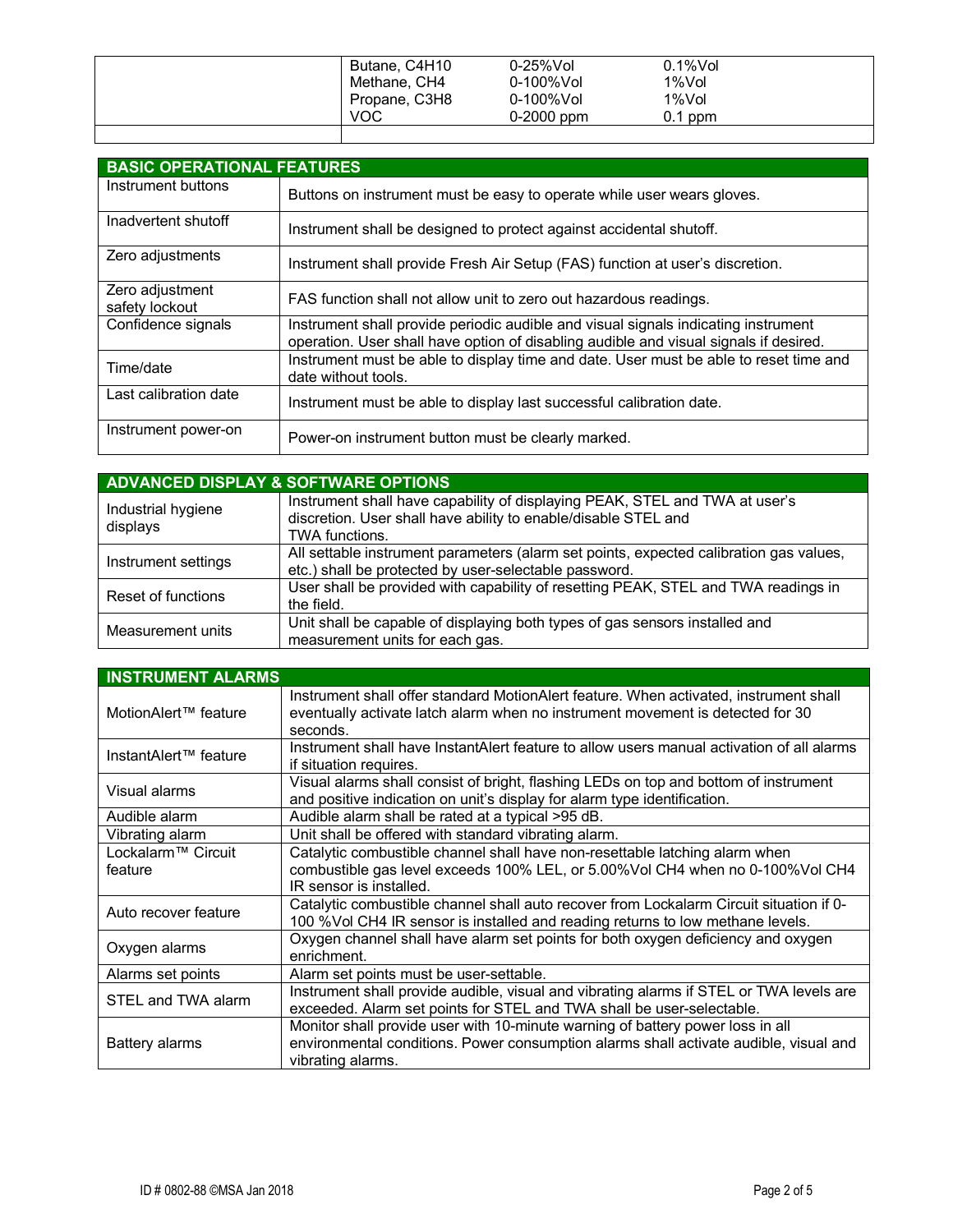| <b>INSTRUMENT POWER</b> |                                                                                                                                                                                                                                                                                            |
|-------------------------|--------------------------------------------------------------------------------------------------------------------------------------------------------------------------------------------------------------------------------------------------------------------------------------------|
| Run time                | Instrument run time shall be at least 20 hours at room temperature.<br>IR version run time shall be at least 17 hours at room temperature.<br>PID version run time shall be at least 13 hours at room temperature.<br>5XM version run time shall be at least 18 hours at room temperature. |
| Power supply            | Instrument shall be equipped with rechargeable lithium-ion battery. Alkaline<br>option available (except IR or PID).                                                                                                                                                                       |
| Battery life indication | Monitor shall provide icon depicting estimated remaining battery operation<br>time. Battery icon must always be visible when instrument is powered on.                                                                                                                                     |
| Charging cradle         | Optional charging cradle shall be offered.                                                                                                                                                                                                                                                 |
| Charger input voltages  | Chargers shall be available for 110VAC/220 VAC and 12-24 VDC.                                                                                                                                                                                                                              |
| Charging status         | Both instrument and charging cradle shall provide visual indication of battery<br>charging status.                                                                                                                                                                                         |

| <b>CALIBRATION</b>     |                                                                                                                                                                                 |                        |  |
|------------------------|---------------------------------------------------------------------------------------------------------------------------------------------------------------------------------|------------------------|--|
| Calibration tools      | Unit shall require no special tools for calibration other than cylinder, regulator<br>and tubing to supply gas to instrument.                                                   |                        |  |
| Calibration access     | Calibration access can be hidden behind password when desired.                                                                                                                  |                        |  |
| Pushbutton calibration | Calibration shall be easily performed using instrument's pushbuttons. Internal<br>instrument access or tools shall not be necessary for calibration.                            |                        |  |
| Calibration time       | Span calibration shall not exceed 60 seconds for LEL, O2, CO, H2S, SO2, and<br>NO2 XCell sensors and PID. Other gases shall not exceed the following span<br>calibration times: |                        |  |
|                        | <b>Gas type</b><br>Chlorine                                                                                                                                                     | Span time<br>2 minutes |  |
|                        | Ammonia                                                                                                                                                                         | 2 minutes              |  |
|                        | Nitrogen dioxide (Series 20)                                                                                                                                                    | 4 minutes              |  |
|                        | Chlorine dioxide                                                                                                                                                                | 6 minutes              |  |
|                        | Phosphine                                                                                                                                                                       | 4 minutes              |  |
|                        | Hydrogen cyanide                                                                                                                                                                | 4 minutes              |  |
|                        | Instrument shall be compatible with optional automated test and with                                                                                                            |                        |  |
| Automatic calibration  | calibration system able to store data. External system shall automatically                                                                                                      |                        |  |
|                        | recognize and calibrate instrument and retain all calibration records.                                                                                                          |                        |  |

| <b>SAMPLING SYSTEMS</b>      |                                                                                                                                                                                                                                                                                                                          |
|------------------------------|--------------------------------------------------------------------------------------------------------------------------------------------------------------------------------------------------------------------------------------------------------------------------------------------------------------------------|
| Sampling modes               | Instrument shall be available with internal pump.                                                                                                                                                                                                                                                                        |
| Sampling systems filters     | Pump must contain user-replaceable filters to prevent liquids and dust ingress.                                                                                                                                                                                                                                          |
| Allowable sample line length | Instrument must be capable of sample draw from 50 feet within 9 seconds or<br>from 80 feet (24, 38 m) within 15 seconds. (Should be 1'/second rule of thumb,<br>will verify in testing. Tubing up to a certain length (TBD) will need to be 1/16"ID<br>and then 1/8"ID for anything longer.) Standard version Altair 5X. |
| Fluid ingress protection     | Sample probe shall be offered that is designed to prevent water and debris<br>from entering instrument.                                                                                                                                                                                                                  |
| Reactive gas monitoring      | Special sample probe shall be offered when used with Cl2, NH3 and ClO2.                                                                                                                                                                                                                                                  |

| <b>SENSOR CHARACTERISTICS AND PERFORMANCE</b> |                                                                                                                                                  |                                                 |  |
|-----------------------------------------------|--------------------------------------------------------------------------------------------------------------------------------------------------|-------------------------------------------------|--|
| Sensor life                                   | LEL, O2, CO, H2S, NO2. SO2 XCell sensors and IR sensors shall have<br>expected 4-year life. NH3 and CI2 sensors shall have expected 3-year life. |                                                 |  |
| End-of-life sensor indicator                  | Instrument shall notify user when sensor is close to and at its end-of-life<br>following calibration.                                            |                                                 |  |
|                                               | Combustible sensor                                                                                                                               | <10 seconds (methane)<br>< 15 seconds (pentane) |  |
|                                               | Oxygen sensor                                                                                                                                    | $<$ 10 seconds                                  |  |
|                                               | CO sensor                                                                                                                                        | $<$ 15 seconds                                  |  |
|                                               | H <sub>2</sub> S sensor                                                                                                                          | $<$ 15 seconds                                  |  |
|                                               | NH <sub>3</sub> sensor                                                                                                                           | $<$ 40 seconds                                  |  |
| Typical $t(90)$ response times <sup>1</sup>   | SO <sub>2</sub> sensor                                                                                                                           | $<$ 10 seconds                                  |  |
|                                               | NO <sub>2</sub> sensor                                                                                                                           | $<$ 15 seconds                                  |  |
|                                               | CI <sub>2</sub> sensor                                                                                                                           | $<$ 30 seconds                                  |  |
|                                               | IR CO <sub>2</sub>                                                                                                                               | $<$ 35 seconds                                  |  |
|                                               | IR CH4                                                                                                                                           | $<$ 34 seconds                                  |  |
|                                               | <b>IR C4H10</b>                                                                                                                                  | < 35 seconds                                    |  |
|                                               | $PID 10.6eV 2000ppm < 10$ seconds                                                                                                                |                                                 |  |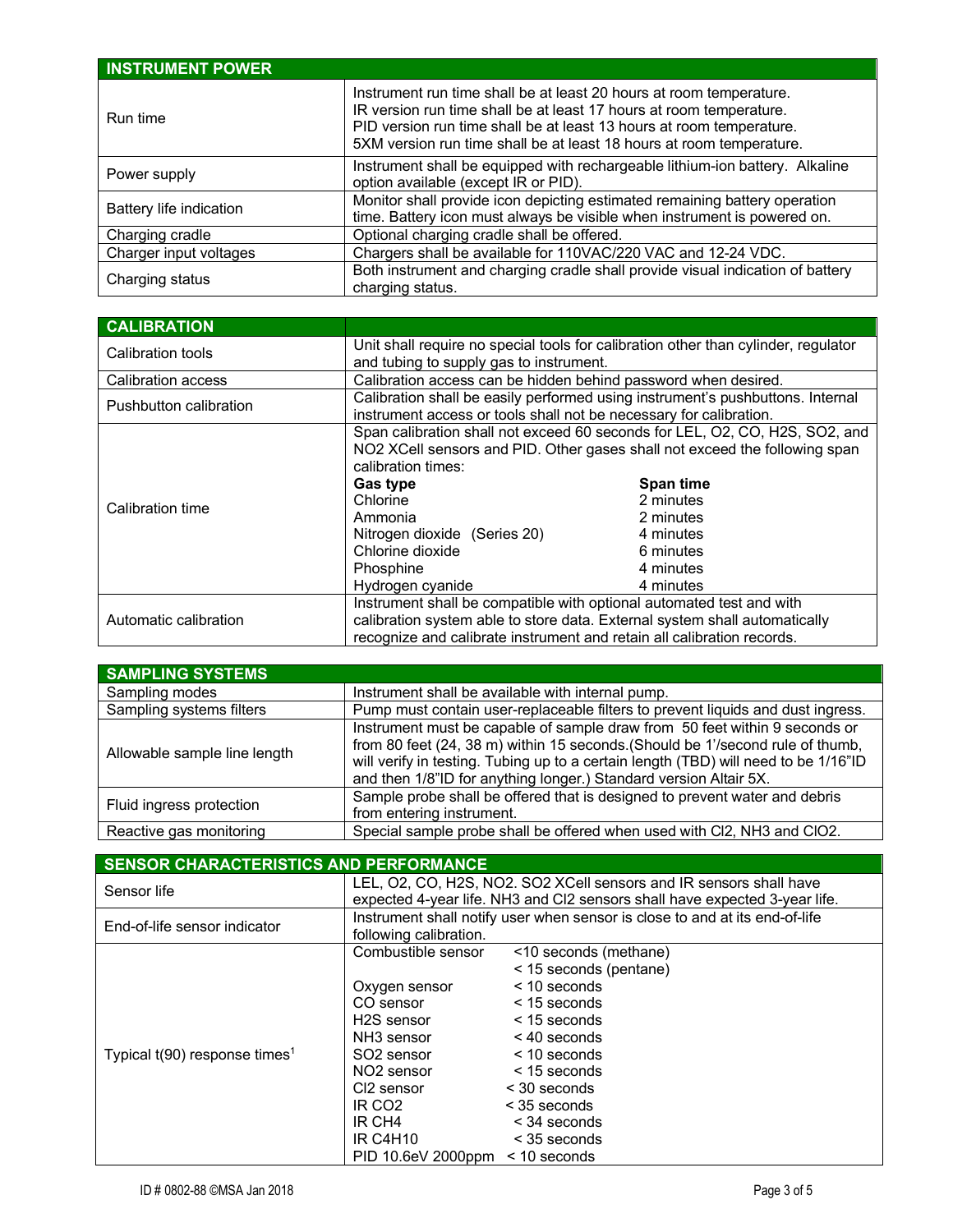| All sensors                                                                                                                                                                            | All sensors should have built-in/dedicated control circuitry, including drive<br>circuits, memory, microprocessor, and analog-to-digital converter to all for<br>sensor level control and compensation.    |  |  |
|----------------------------------------------------------------------------------------------------------------------------------------------------------------------------------------|------------------------------------------------------------------------------------------------------------------------------------------------------------------------------------------------------------|--|--|
| Oxygen sensor                                                                                                                                                                          | Oxygen sensor shall be lead-free and use non-consumable chemical reaction.                                                                                                                                 |  |  |
| Combustible sensor                                                                                                                                                                     | Combustible sensor must have at minimum the following poison resistance:<br>3000 ppm*hours to H2S 90 ppm*hours to silicon                                                                                  |  |  |
| CO / H2S sensor                                                                                                                                                                        | CO / H2S sensor shall be designed with extremely robust carbon filter for CO<br>channel to block interference. Sensor shall be designed for virtually no cross-<br>channel interference.                   |  |  |
| NH3 sensor shall use non-consuming chemical reaction and self-recover after<br>NH <sub>3</sub> sensor<br>significant gas exposures. Sensor shall have 3-year or greater expected life. |                                                                                                                                                                                                            |  |  |
| SO <sub>2</sub> sensor                                                                                                                                                                 | SO2 sensor shall have response time of 10 seconds or less, use non-<br>consuming chemical reaction and self-recover after significant gas exposures.<br>Sensor shall have 3-year or greater expected life. |  |  |
| NO <sub>2</sub> sensor                                                                                                                                                                 | NO2 sensor shall have response time of 15 seconds or fewer. Sensor shall<br>have 4-year or greater expected life.                                                                                          |  |  |
| CI2 sensor                                                                                                                                                                             | CI2 sensor shall have minimal drift even under dry conditions. Sensor shall<br>have virtually no cross-interference with CO, H2S and SO2. Sensor shall have<br>3-year or greater expected life.            |  |  |
| <b>IR</b> sensors<br>$\overline{1}$ and $\overline{1}$<br>$\cdots$<br>.                                                                                                                | IR sensor shall not rely upon mirror to obtain appropriate path length, as mirrors<br>are highly susceptible to humidity and to condensing atmospheric conditions.                                         |  |  |

 $<sup>1</sup>$  All response times are calculated using manufacturer-recommended operation.</sup>  $2$  Dirt, dust and cleanliness of sampling line can and will impact response time.

| <b>DATA LOGGING (INSTRUMENT DATA STORAGE)</b> |                                                                                                                |  |
|-----------------------------------------------|----------------------------------------------------------------------------------------------------------------|--|
| Data logging                                  | Instrument must be available with standard data logging.                                                       |  |
| Event log                                     | Instrument shall record at least 1000 events.                                                                  |  |
| Data log capacity                             | Data log shall record and store data for average of 200 hours (at 1-minute                                     |  |
|                                               | intervals) without overwriting existing information during normal use.                                         |  |
| Gas record content                            | Data log entries shall contain as minimum date, time and record of peak and                                    |  |
|                                               | average readings for each gas sensor (oxygen shall be recorded as maximum<br>and minimum for these intervals). |  |
| Atmospheric record                            | Instrument shall have provisions to record atmospheric temperature changes.                                    |  |
| Record intervals                              | Time span among data records shall be user-selectable from 15 seconds to 15<br>minutes.                        |  |
| Data retention                                | Instrument data stored in memory shall not be lost or corrupted in event of                                    |  |
|                                               | sudden instrument power loss.                                                                                  |  |
| Activity record content page                  | Instrument data log shall record and be capable of reporting significant                                       |  |
|                                               | instrument events including:                                                                                   |  |
|                                               | • Gas and battery alarms.                                                                                      |  |
|                                               | • Fresh air setups, sensor re-zeroing and calibrations.                                                        |  |
|                                               | • Battery voltage and elapsed run time.                                                                        |  |

| <b>CERTIFICATIONS</b> |                                                                                                                                                                                                                                                                                                                                                                                                                            |
|-----------------------|----------------------------------------------------------------------------------------------------------------------------------------------------------------------------------------------------------------------------------------------------------------------------------------------------------------------------------------------------------------------------------------------------------------------------|
|                       | USA / UL<br>Class I, Division 1, Groups A, B, C & D<br>Class II, Division 1, Groups E, F & G<br>Class III, Division 1<br>Ambient temperature: -40 C to +50 C; T4<br>ALTAIR 5X Multigas Detector with alkaline battery pack T3/T4<br>ALTAIR 5X or ALTAIR 5X iR Multigas Detector with rechargeable<br>battery pack T4                                                                                                       |
| North America         | <b>Canada CSA</b><br>Class I, Division 1, Groups A, B, C & D<br>CAN/CSA C22.2 No. 152 Combustible Gas Detection Instruments<br>C22.2 No. 152 Performance Ambient Temperature: -20° C to +50° C<br>C22.2 No. 157 Intrinsic Safety Ambient Temperature: -40° C to +50° C<br>ALTAIR 5X Multigas Detector with alkaline battery pack T3/T4<br>ALTAIR 5X or ALTAIR 5X iR Multigas Detector with rechargeable<br>battery pack T4 |
|                       | Mining<br>MSHA 30 CFR Part 22<br><b>PADEP</b>                                                                                                                                                                                                                                                                                                                                                                              |